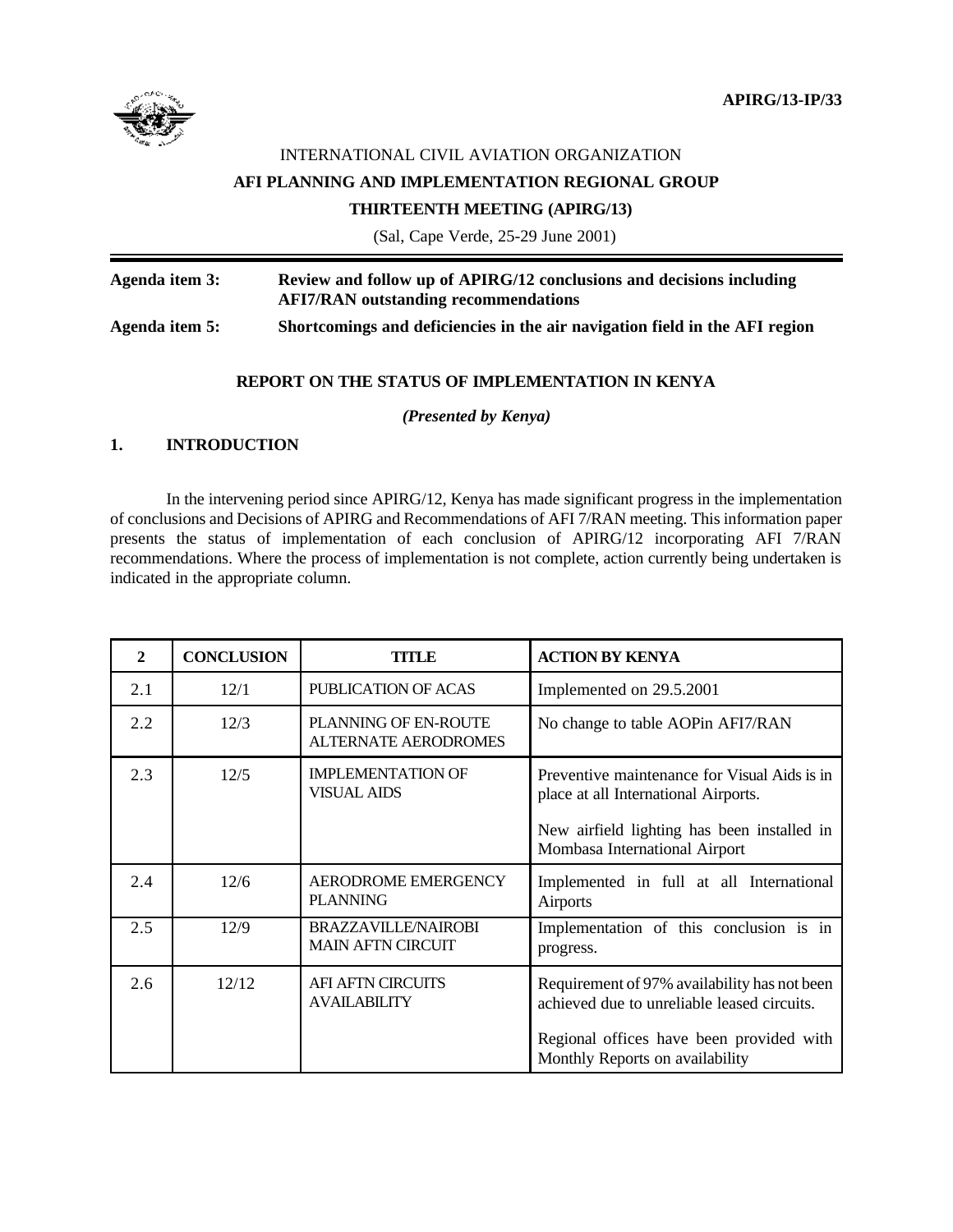| $\overline{2}$ | <b>CONCLUSION</b>                    | <b>TITLE</b>                                                            | <b>ACTION BY KENYA</b>                                                                                                                                                                                   |
|----------------|--------------------------------------|-------------------------------------------------------------------------|----------------------------------------------------------------------------------------------------------------------------------------------------------------------------------------------------------|
| 2.7            | 12/13                                | UPGRADING THE DATA RATE<br>FOR MAIN AFTN CIRCUITS                       | A new AMSC capable of higher speeds have<br>been installed. Discussions are going on with<br>PTT to have the speeds                                                                                      |
| 2.8            | 12/15                                | <b>IMPLEMENTATION OF THE</b><br><b>ATS/DS CIRCUITS PLAN</b>             | ATS/DS Circuits have been implemented<br>using LTF as follows:                                                                                                                                           |
|                |                                      |                                                                         | Nairobi/Dar es Salaam, Nairobi/Entebbe,<br>Nairobi/Kilimanjaro,                                                                                                                                          |
|                |                                      |                                                                         | Nairobi/All Domestic Airports.                                                                                                                                                                           |
|                |                                      |                                                                         | Further, Nairobi/Seychelles, Addis Ababa,<br>and Khartoum are connected using PSTN.<br>However, the use of Satellite Dialing System<br>is being considered.                                              |
| 2.9            | 12/17                                | <b>AVAILABILITY OF EN-ROUTE</b><br><b>VHF FACILITIES</b>                | Requirement to inform ICAO Regional<br>Office has not yet been complied with.<br>However, statistics on the same are readily<br>available                                                                |
| 2.1            | 12/19                                | <b>IMPLEMENTATION OF ATS</b><br><b>ROUTES</b>                           | UM 220 - Not yet implemented, coordination<br>between Sudan and Kenya necessary for<br>effective implementation.                                                                                         |
|                |                                      |                                                                         | UM 997 - Has been implemented as an ATS<br>route.                                                                                                                                                        |
|                |                                      |                                                                         | UB 612 - Malakal-Nakuru-Losin.                                                                                                                                                                           |
| 2.11           | 12/20                                | PROVISION OF AREA<br><b>CONTROL SERVICE</b>                             | Implemented                                                                                                                                                                                              |
| 2.12           | 12/21<br>AFI7/RAN<br><b>REC S/25</b> | <b>REPORTING AND</b><br><b>INVESTIGATION OF ATS</b><br><b>INCIDENTS</b> | Procedures for investigation of causes and<br>circumstances concerning ATS incidents are<br>in place.                                                                                                    |
|                |                                      |                                                                         | Procedure for timely reporting of incidents<br>are documented. Reports from flight crews<br>are very regular and timely, however,<br>reporting by ATC is rare.                                           |
|                |                                      |                                                                         | Notification of results of investigations to all<br>parties is being carried out, although there is<br>much room for improvement. Every effort is<br>being made to comply fully with this<br>conclusion. |
| 2.13           | 12/22                                | ATC REFRESHER COURSES                                                   | Implementation in progress                                                                                                                                                                               |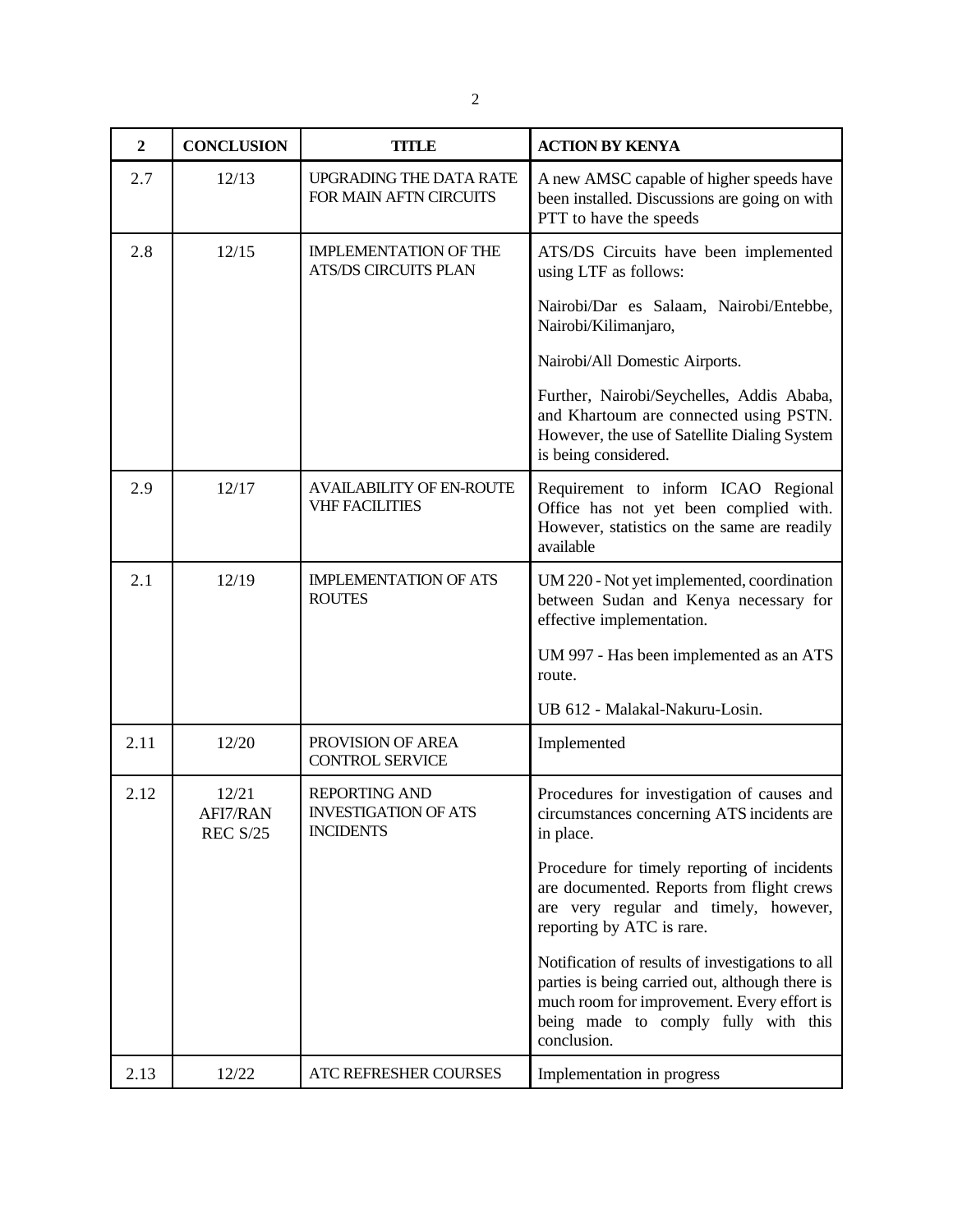| $\overline{2}$ | <b>CONCLUSION</b>                                          | <b>TITLE</b>                                                                                                 | <b>ACTION BY KENYA</b>                                                                                                                                                         |
|----------------|------------------------------------------------------------|--------------------------------------------------------------------------------------------------------------|--------------------------------------------------------------------------------------------------------------------------------------------------------------------------------|
| 2.14           | 12/23                                                      | UNIFORM APPLICATION OF<br><b>ATS PROFICIENCY</b><br>ASSESSMENT AND<br>STANDARD AUDITING<br><b>PROCEDURES</b> | Implementation in progress                                                                                                                                                     |
| 2.15           | 12/25<br>AFI7/RAN REC.<br>12/4 12/23<br><b>CONCL. 12/9</b> | DISTRIBUTION OF CRITICAL<br><b>AIS INFORMATION</b>                                                           | Compilation of AIP in new format is<br>complete. The process of printing and<br>distribution has commenced.                                                                    |
|                | 12/10                                                      |                                                                                                              | Printing and distribution of AIP Supplements<br>and AICs is regular.                                                                                                           |
|                |                                                            |                                                                                                              | Pre-flight information service is automated at<br>Aerodrome Units in major Airports. The<br>service is to be brought nearer to the<br>consumers at Airport Terminal Buildings. |
|                |                                                            |                                                                                                              | Notam and Trigger Notam are disseminated<br>on a timely basis, though occasional delays<br>are experienced due to AFTN failures                                                |
| 2.16           | 12/26                                                      | RESPONSIBILITY FOR THE<br>PRODUCTION OF CHARTS -<br>ICAO 1:1,000,000                                         | No action required                                                                                                                                                             |
| 2.17           | 12/27                                                      | <b>DISSEMINATION OF AIS</b><br><b>PRODUCTS</b>                                                               | The use of Internet in dissemination of AIS<br>products is being considered subject to any<br>policy guidelines from ICAO                                                      |
| 2.18           | 12/30                                                      | PROVISION OF SEARCH AND<br><b>RESCUE SERVICES</b>                                                            | Kenya has an established SAR organization<br>and a national SAR plan based on ICAO<br>SARPS.                                                                                   |
|                |                                                            |                                                                                                              | SAR legislation is being pursued in<br>accordance with ICAO recommendations.                                                                                                   |
| 2.19           | 12/31                                                      | <b>INCLUSION OF TABLE MET 7</b><br>OF AUTHORIZED SADIS<br><b>USERS IN THE AFI FASID</b>                      | Table MET 7 was<br>amended during<br>MET/SG/5 to include the SADIS system<br>located at Mombasa, Moi International<br>Airport Meteorological Watch Office as<br>follows:       |
|                |                                                            |                                                                                                              | Access - approved                                                                                                                                                              |
|                |                                                            |                                                                                                              | Equipment - installed and the station is<br>operational.                                                                                                                       |
| 2.2            | 12/32                                                      | AFI REQUIREMENTS FOR<br><b>WAFS PRODUCTS - FINAL</b><br>PHASE OF WAFS                                        |                                                                                                                                                                                |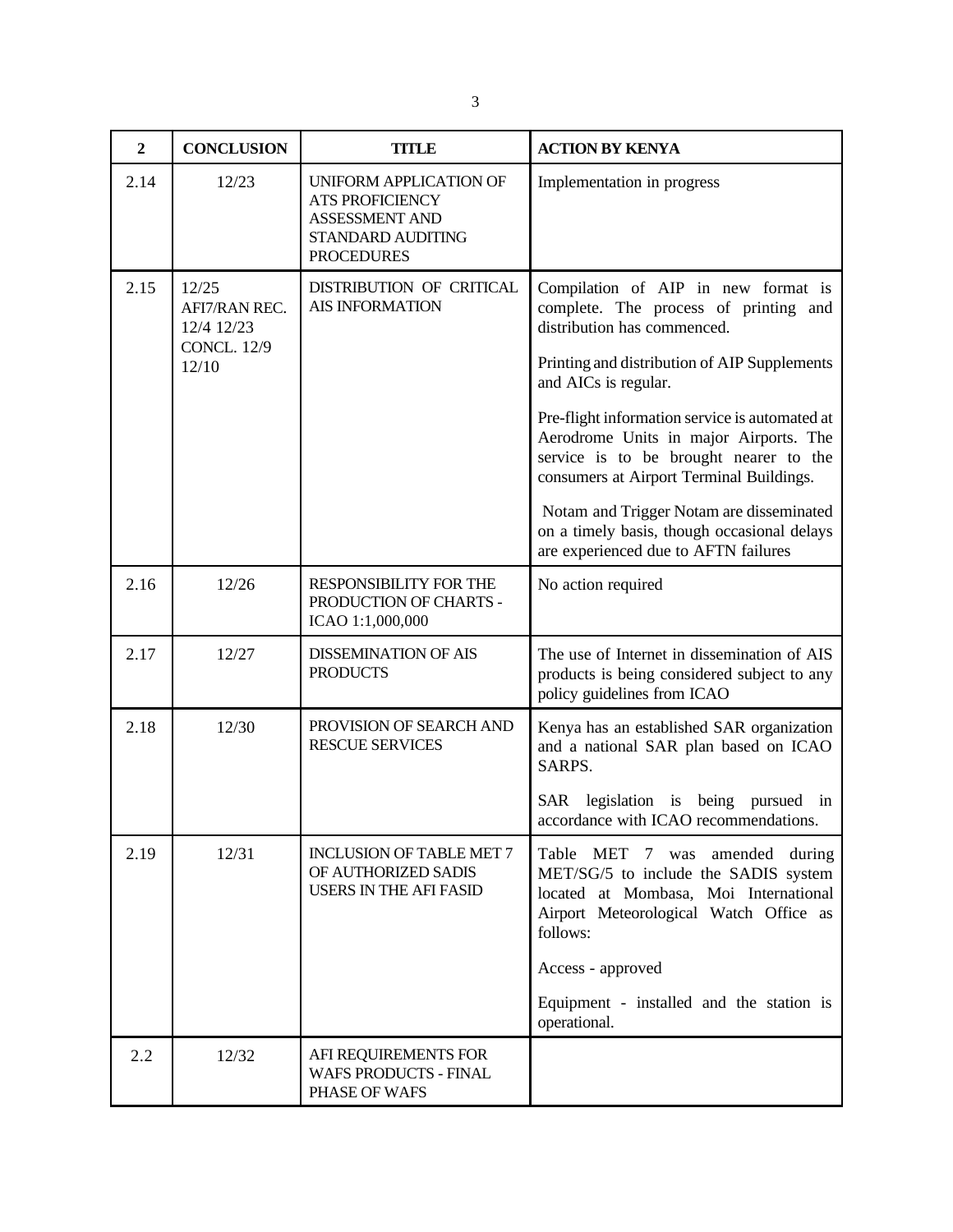| ш |
|---|
| ш |

| $\overline{2}$ | <b>CONCLUSION</b> | <b>TITLE</b>                                                                                                            | <b>ACTION BY KENYA</b>                                                                                                                                                                                                                                                                                         |
|----------------|-------------------|-------------------------------------------------------------------------------------------------------------------------|----------------------------------------------------------------------------------------------------------------------------------------------------------------------------------------------------------------------------------------------------------------------------------------------------------------|
| 2.21           | 12/33             | AFI TRANSITION PLAN AND<br>PROCEDURES TOWARDS<br>THE WAFS FINAL PHASE                                                   | Transition procedures have commenced: a<br>meeting between WAFC - London and<br>RAFC - Nairobi was held on 2 June 2000 at<br>the Kenya Meteorological Department.                                                                                                                                              |
|                |                   |                                                                                                                         | Working papers on the following issues will<br>be presented:                                                                                                                                                                                                                                                   |
|                |                   |                                                                                                                         | Medium Level SIGWX charts for AFI                                                                                                                                                                                                                                                                              |
|                |                   |                                                                                                                         | Training - Capacity building; and operation<br>and maintenance of equipment                                                                                                                                                                                                                                    |
| 2.22           | 12/34             | FEEDBACK ON SIGWX<br>CHARTS TO LONDON WAFC                                                                              | Not yet implemented                                                                                                                                                                                                                                                                                            |
| 2.23           | 12/38             | TECHNICAL AND FINANCIAL<br><b>COMMITMENT TO SADIS</b>                                                                   | Kenya Meteorological Department agrees<br>with the basic principle of sharing costs of<br>SADIS. However, Kenya has not yet<br>effected cost recovery for Aeronautical<br>Meteorological Services and is, hence, not<br>yet in a position to participate in this activity.                                     |
| 2.24           | 12/39             | OPMET DATA FOR THE AFI<br><b>REGION</b>                                                                                 | SADIS OPSG/6 meeting recommended that<br>the fifth two-way VSAT station be installed<br>in Nairobi, with the understanding that Kenya<br>would be responsible for the cost resulting<br>from transportation and installation of the<br>VSAT in Nairobi. Kenya will present a<br>working paper on this subject. |
| 2.25           | 12/40             | <b>TRAINING IN THE</b><br>PREPARATION AND<br><b>ISSUANCE OF VOLCANIC</b><br><b>ASH ADVISORIES AND</b><br><b>SIGMETS</b> | Not yet implemented                                                                                                                                                                                                                                                                                            |
| 2.26           | 12/42             | <b>COST RECOVERY FOR</b><br><b>AERONAUTICAL</b><br>METEOROLOGICAL<br>SERVICES PROVIDED TO<br><b>AVIATION</b>            | Kenya has drafted a proposal on cost<br>recovery. Disussions are on-going between<br>Kenya Meteorological Department and other<br>stakeholders in the Aviation Industry to have<br>this document implemented.                                                                                                  |
| 2.27           | 12/44             | <b>LONGITUDINAL</b><br><b>SEPARATION</b>                                                                                | Implemented with effect from 1.10.2000.                                                                                                                                                                                                                                                                        |

### 3. **AGENDA ITEM 5 - SHORTCOMINGS AND DEFICIENCIES IN THE AIR NAVIGATION FIELD IN THE AFI REGION**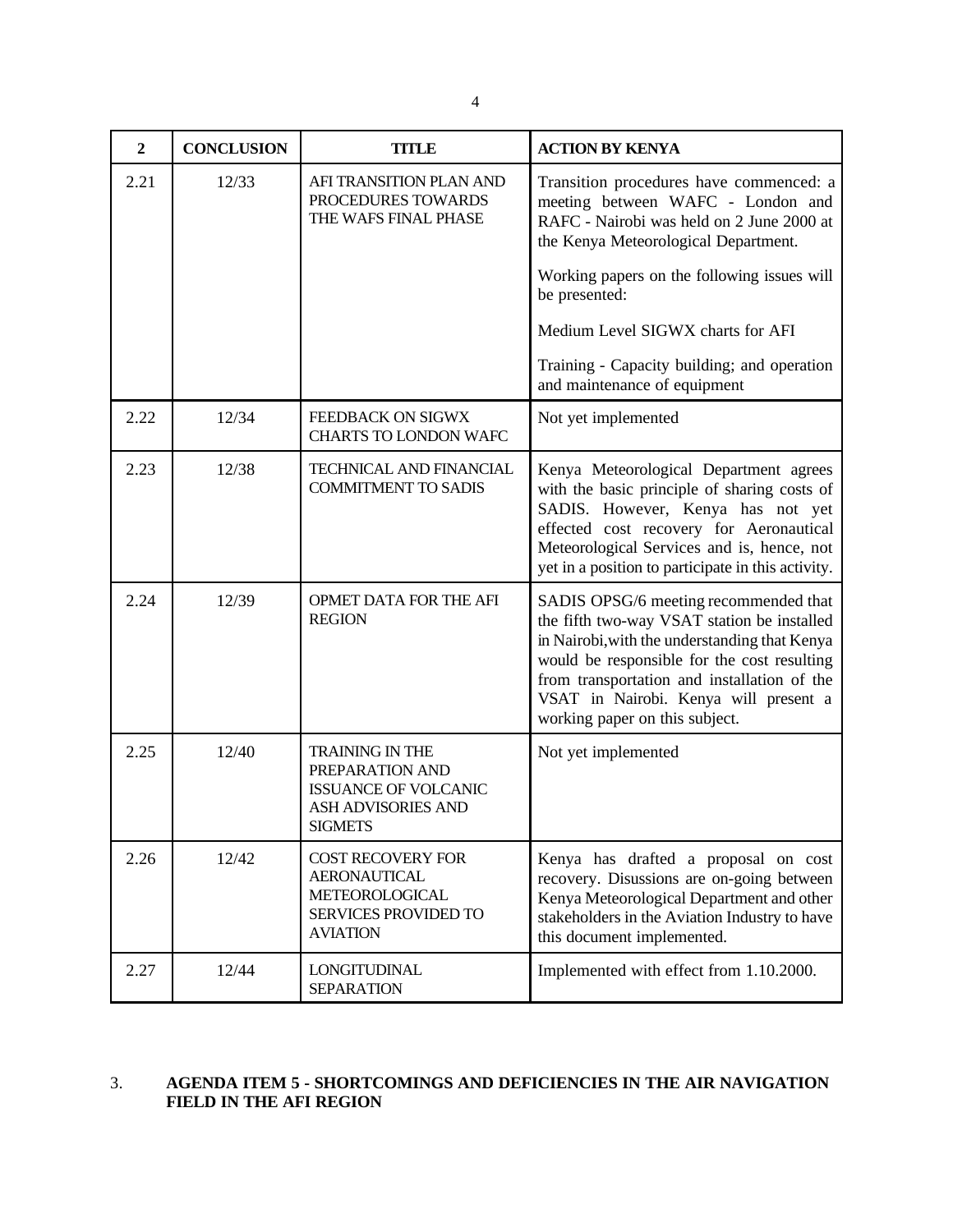|           | <b>FACILITY</b>                     | <b>SHORTCOMING/</b>                                                  | <b>STATUS</b> | <b>ACTION BY KENYA</b>                                                                                                                                                                                                                                                                                                                |
|-----------|-------------------------------------|----------------------------------------------------------------------|---------------|---------------------------------------------------------------------------------------------------------------------------------------------------------------------------------------------------------------------------------------------------------------------------------------------------------------------------------------|
|           |                                     | <b>DEFICIENCY</b>                                                    |               |                                                                                                                                                                                                                                                                                                                                       |
| 3         | <b>AOP</b>                          |                                                                      |               |                                                                                                                                                                                                                                                                                                                                       |
| 3.1.<br>1 | Mombasa Power<br>Supply             | Power<br>Mains<br>unreliable,<br>Secondary Power Supply<br>deficient | D             | Primary Power is now reliable<br>following a major rehabilitation<br>programme<br>commissioned<br>in<br>November 2000.<br>The Kenya<br>Power company has upgraded its<br>generation capacity.<br>Kenya Airports Authority has<br>installed two 1000 KVA standby<br>generating sets. Consequently,<br>secondary power is now reliable. |
| 4         | <b>COMS/CNS</b><br>Brazzaville/     |                                                                      |               | SATCOM is being considered for<br>this circuit.                                                                                                                                                                                                                                                                                       |
| 4.1       | Nairobi AFTN<br>circuit             | Affects all traffic between<br>the two centres to and fro            | S             |                                                                                                                                                                                                                                                                                                                                       |
| 4.2       | Nairobi/<br>Johannesburg<br>circuit | Affects all traffic between<br>the two centres.                      |               | SATCOM is currently being used.<br>However, the speed is inadequate<br>and will be up-graded                                                                                                                                                                                                                                          |
| 4.3       | Nairobi/<br>Mogadishu               | SITA OP between FICs<br>LTT being considered.                        | S             | Circuit implemented                                                                                                                                                                                                                                                                                                                   |
|           | ATS/DS                              |                                                                      |               | Implemented using PTT.<br>Other<br>reliable alternatives<br>being<br>are<br>considered.                                                                                                                                                                                                                                               |
| 5         | Nairobi/                            |                                                                      |               |                                                                                                                                                                                                                                                                                                                                       |
| 5.1       | Mombasa                             | PTT in use                                                           | D             |                                                                                                                                                                                                                                                                                                                                       |
| 5.2       | Nairobi/<br>Addis-Ababa             | To be implemented from<br>Nairobi. PTT in use                        | ${\bf S}$     | Currently use is being made of<br>PSTN. However, SATPHONE is<br>being considered for improved<br>reliability                                                                                                                                                                                                                          |
| 5.3       | Nairobi/<br>Dar-es-salaam           | To be implemented from<br>Nairobi. PTT in use                        | S             | Implemented using PTT.<br>Other<br>reliable alternatives<br>are<br>being<br>considered.                                                                                                                                                                                                                                               |
| 5.4       | Nairobi/<br>Kilimanjaro             | PTT in use                                                           | S             | Implemented using PTT. Other<br>reliable alternatives<br>being<br>are<br>considered.                                                                                                                                                                                                                                                  |
| 5.5       | Nairobi/<br>Entebbe                 | PTT in use                                                           | S             | Implemented using PTT. Other<br>reliable alternatives<br>are<br>being<br>considered.                                                                                                                                                                                                                                                  |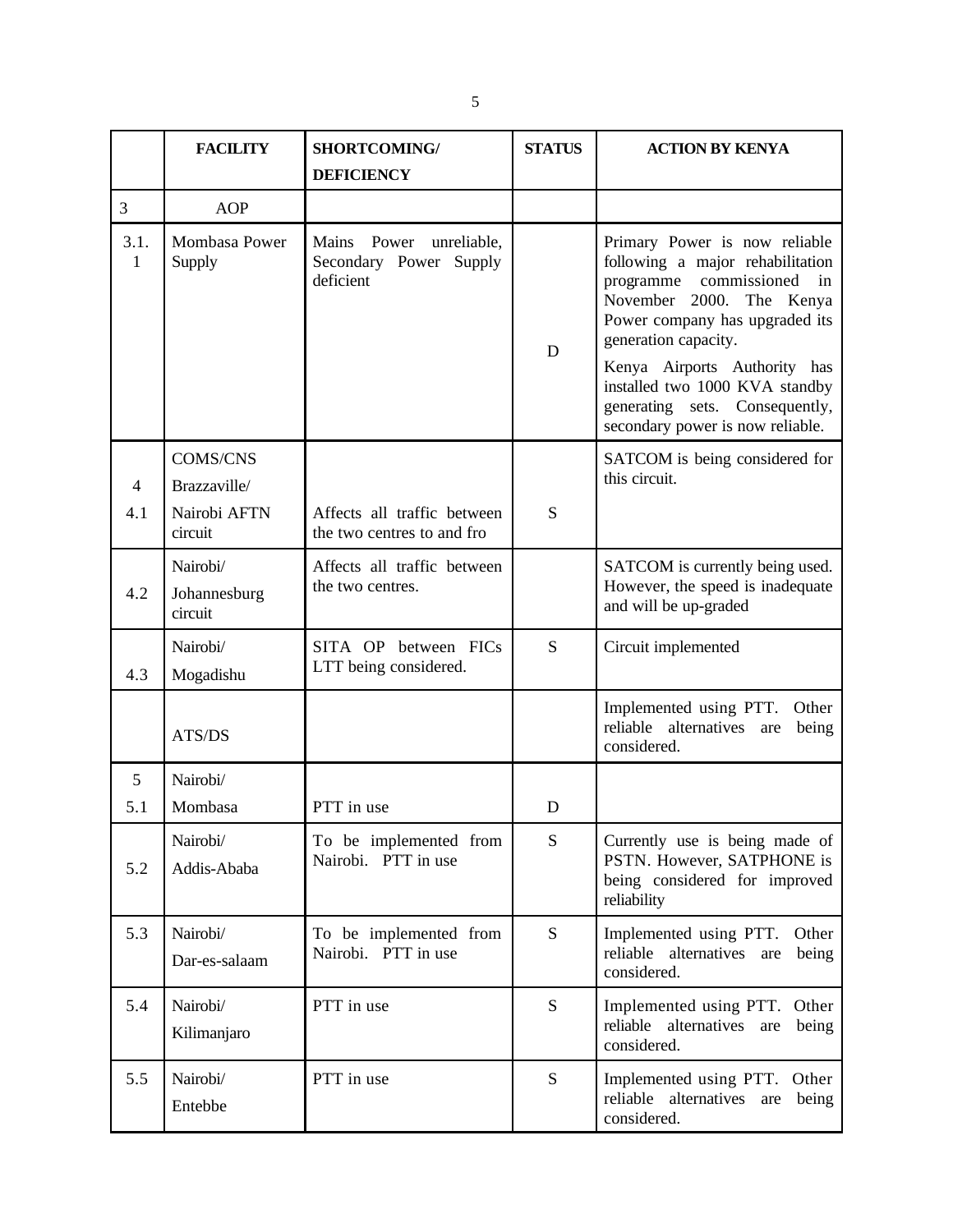|          | <b>FACILITY</b>                                    | <b>SHORTCOMING/</b>                                                                                                                   | <b>STATUS</b> | <b>ACTION BY KENYA</b>                                                                                                                                                                            |
|----------|----------------------------------------------------|---------------------------------------------------------------------------------------------------------------------------------------|---------------|---------------------------------------------------------------------------------------------------------------------------------------------------------------------------------------------------|
|          |                                                    | <b>DEFICIENCY</b>                                                                                                                     |               |                                                                                                                                                                                                   |
| 5.6      | Nairobi/<br>Khartoum                               | PTT in use                                                                                                                            | S             | Implemented using PSTN.<br>SATPHONE is being considered<br>for improved reliability.                                                                                                              |
| 5.7      | Nairobi/<br>Mogadishu                              | PTT in use to implement<br>LTF circuit                                                                                                | D             | HF communication is being used<br>for<br>ground/ground<br>communicationwith CACAS<br>Somalia offices.                                                                                             |
| 5.8      | Nairobi/<br>Seychelles                             | PTT in use                                                                                                                            | S             | Connected through PSTN                                                                                                                                                                            |
| 6<br>6.1 | AFI/7 REC. 10/4<br>Mandera<br><b>VOR/DME</b>       |                                                                                                                                       | ${\bf S}$     | Kenya will request for a review of<br>this requirement since it is<br>practically not cost effective to<br>install and maintain a VOR in<br>Mandera.                                              |
| 6.2      | All Navaids                                        | Frequently not available e.g.<br>MOV VOR, GV, TV, should<br>improve maintenance and<br>power supply                                   | D             | There is a marked improvement in<br>availability of Navigation Aids.<br>Maintenance Schedules are being<br>adhered to. Discussions are going<br>on for improvement of quality of<br>power supply. |
| 6.3      | Mombasa<br><b>VOR/DME</b>                          | Improve maintenance and<br>power supply. Unreliable                                                                                   | D             | Maintenance Schedule is being<br>adhered to. In the meantime,<br>discussions are going on with the<br>power company to improve quality<br>of power supply.                                        |
| 7<br>7.1 | <b>ATM</b><br><b>UM220</b><br>Lodwar/Abu<br>Simbel | Aircraft subjected to fly non-<br>economic routes                                                                                     | ${\bf S}$     | Kenya is ready to implement as an<br>route. Coordinated<br>ATS<br>implementation has not been<br>possible due to failure of the two<br>concerned<br>states<br>to<br>meet<br>Kenya/Sudan.          |
| 7.2      | <b>UM 997</b><br>Wajir/Dire<br>Dawa/Djibouti       | Aircraft subjected to fly non-<br>economic routes                                                                                     | S             | Implemented as an ATS route.                                                                                                                                                                      |
| 7.3      | Provision of ATC<br>150 NM concept                 | Non-provision<br>ATC<br>of<br>services<br>150<br>NM<br>of<br>Mombasa, delayed descent<br>for arrival and steep climb<br>for departure | D             | Implemented. Kenya provides<br>ATC services as required.                                                                                                                                          |